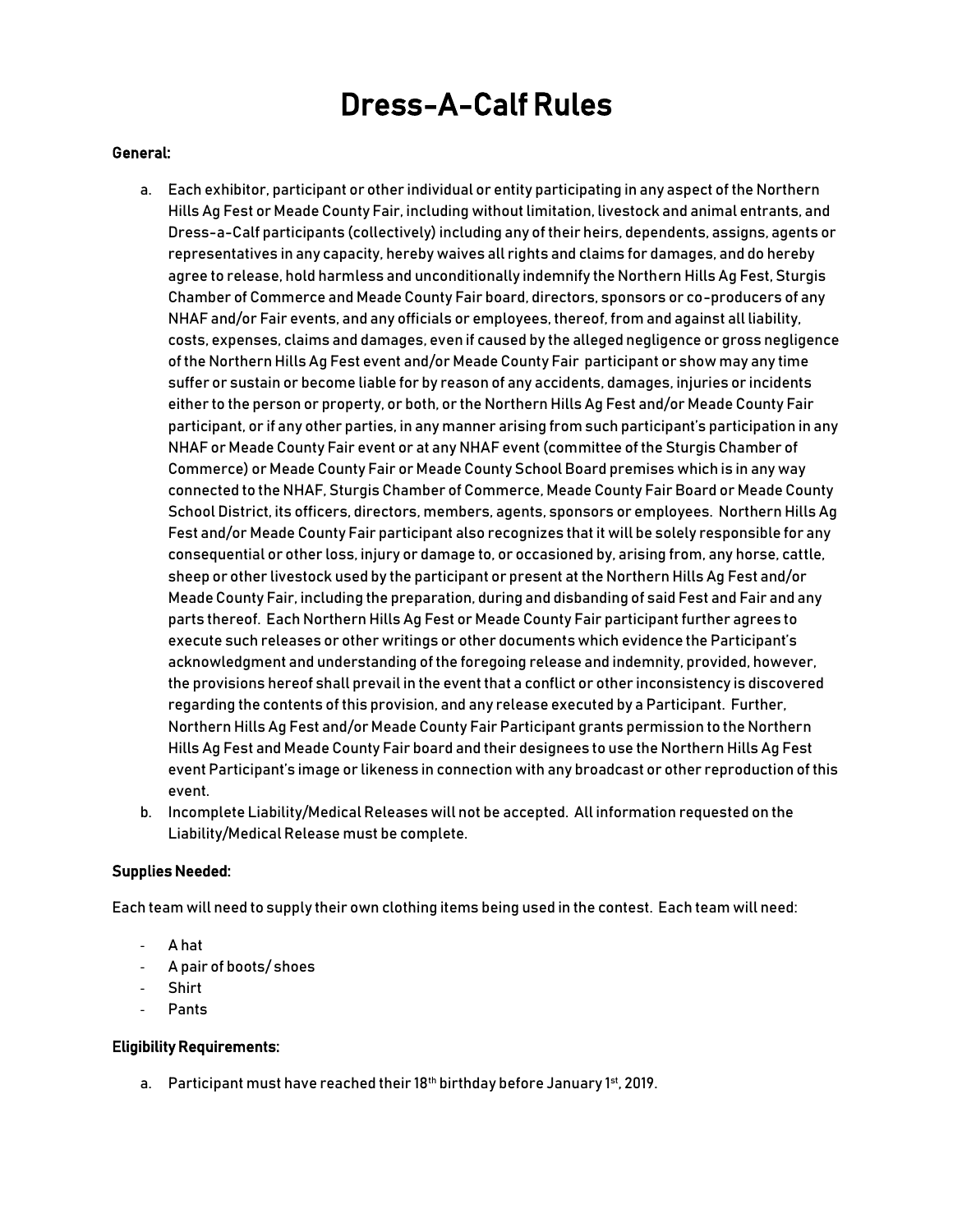# Physical Requirements:

- a. Participants must be able to run and perform procedures necessary to participate in the contest.
- b. Participants appearing to have broken limbs or evidence of recent injury (cast, ace bandage, support brace, etc.) will automatically be disqualified.

# Team Requirements:

- a. Teams will be require 2 males and 2 females
- b. Each team will supply their own clothing items to be used in the contest.

# Arena Rules:

- a. Participants and calves will be placed in the arena as directed by the arena director.
- b. Participants will not take tools or equipment into the arena.
- c. 1 calf will be present for each team participating. The calves will be haltered.
- d. Calves will be released from chutes with team members allowed to hold on to the halter. Teams will hold on or re-catch their calf by the halter and completely dress the calf in a hat, pair of shoes/boots, shirt and pants.
- e. Teams will have a designated area in the arena to dress their calf. If the calf is outside of the designated area, team members must lead the calf back into the designated area before they continue dressing their animal.
- f. The first team leading their calf across the designated finish line completely dressed in all 4 items will be declared the winner.
- g. If a participant/team catches a calf by the tail, they will be given a reasonable amount of time to work around to its head; otherwise, the referee will instruct them to release the calf.
- h. Undue roughness will not be tolerated by the referees. Poor sportsmanship automatically disqualifies any participant.
- i. Participants must dress appropriately.
- j. Shoes with any type of metal cleats will not be allowed.

### Prizes:

Winning Team: Traveling Trophy (a name plate will be placed on the trophy)

Winning Bidder: The winning bidder will receive 30% of the total funds raised.

NHAF: 30% of the total auctioned amount for all teams. This will go towards helping sponsor the event the following year.

Hard Luck honors will also be awarded.